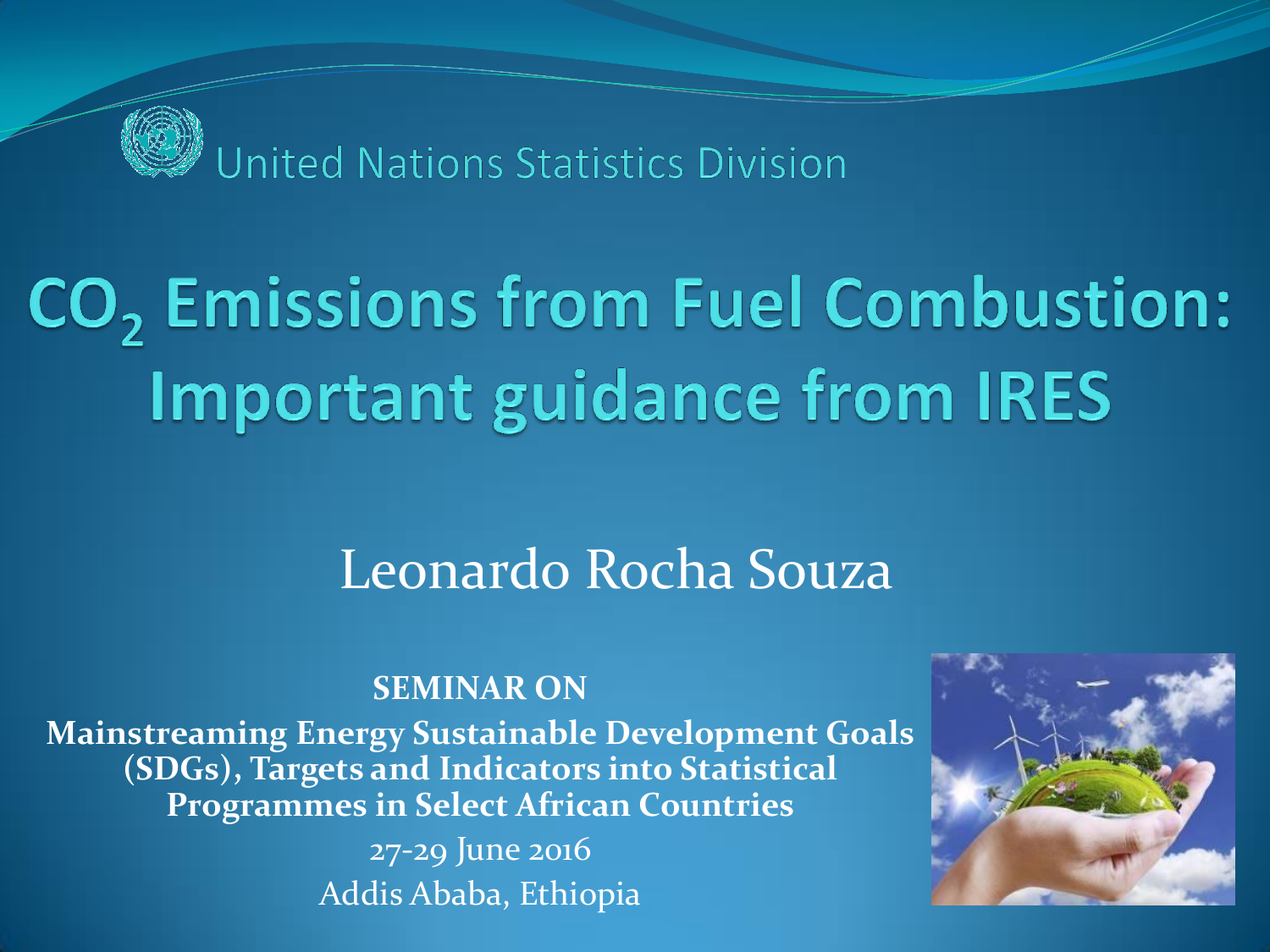# The Concept of Production

- 5.10: *Primary production is the capture or extraction of fuels or energy… within the national territory in a form suitable for use. Inert matter removed from the extracted fuels and quantities reinjected, flared or vented are not included.*
	- Data for oil and gas production should be NET of reinjected, flared and vented quantities
	- (These quantities are otherwise important for emissions inventories, just not included here)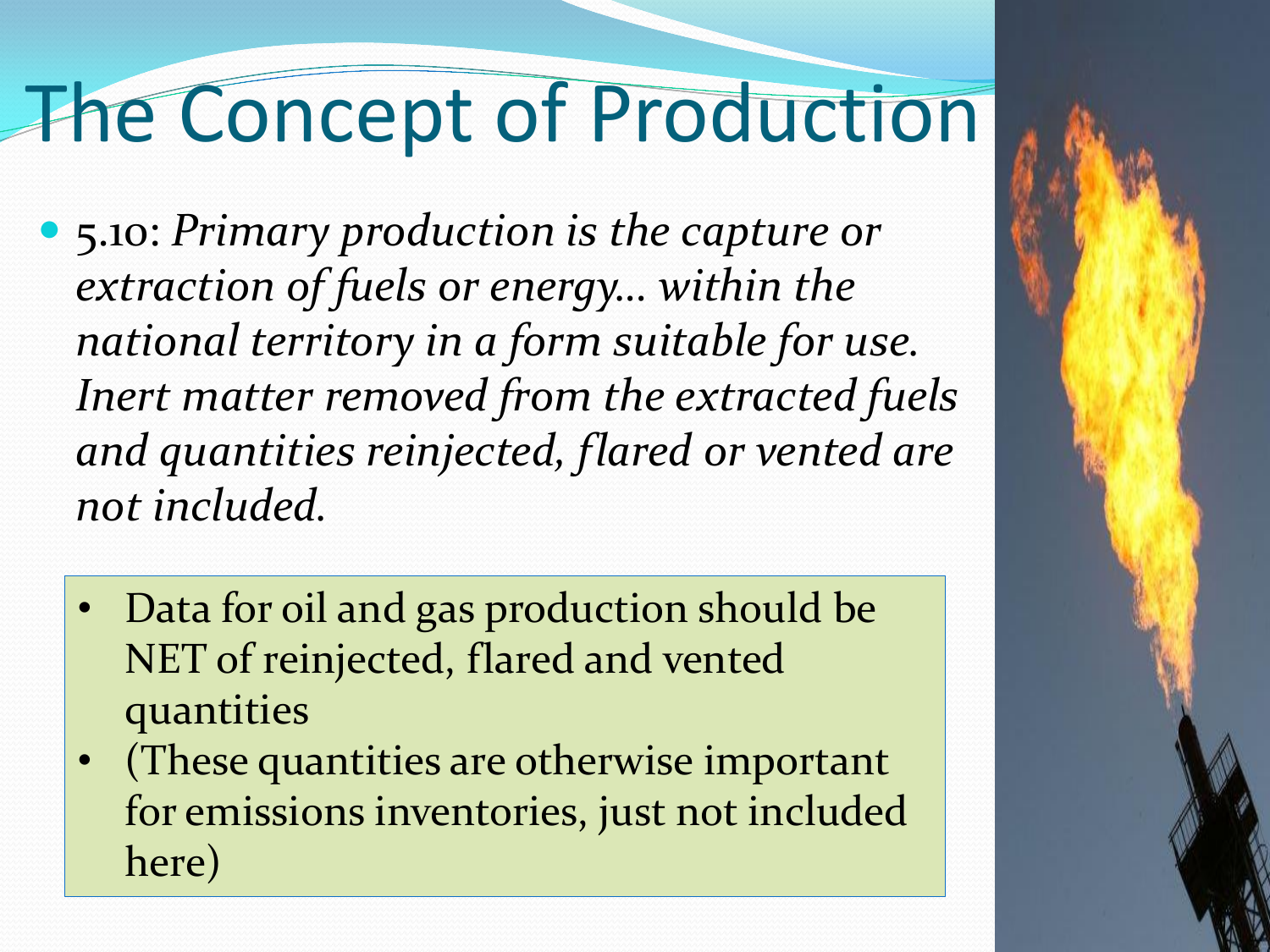# Scope of Emissions Statistics

- IRES 2.18: data on the production of energy outside energy industries is collected and included in total energy production.
- Result: industrial waste burnt for energy, oil products refined and distributed informally etc should all be included in energy data (and thus in emissions from fuel combustion)
- Emissions data should be on the territory (not residence) principle, just like energy statistics. Important difference for many countries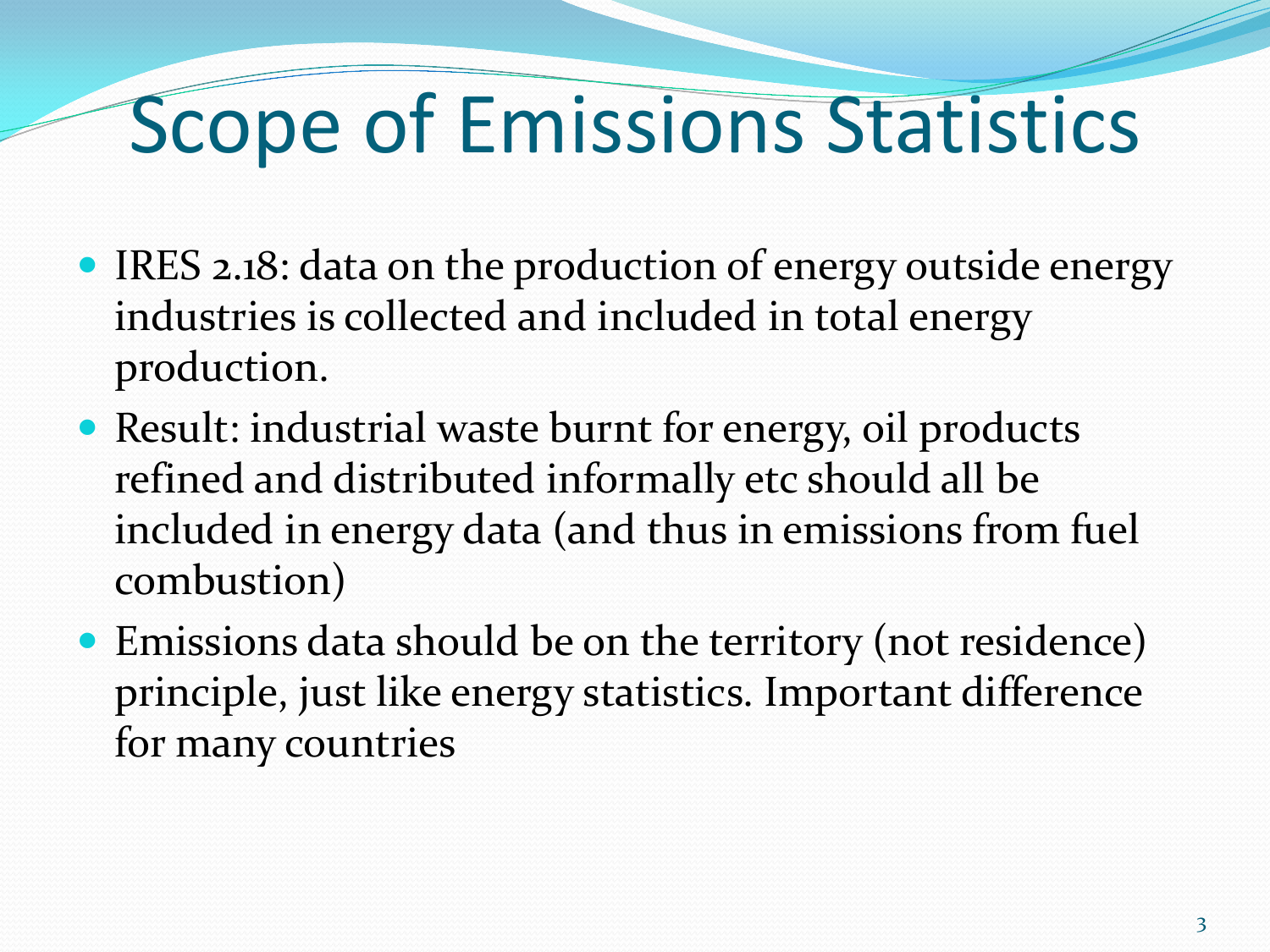## Importance of energy vs non-energy

- Non-energy use of fuels means that there are no emissions from combustion of these fuels (b/c there is no combustion).
- For most fuels (diesel, fuel oil), industrial deliveries normally a good proxy for consumption (combustion) in an energy balance.
- However: for many other products (naphtha, natural gas, petroleum coke) the energy/non-energy split shouldn't be assumed: further demand-side information is required

### **How to estimate this?**

- Gas delivered to iron&steel industry likely combusted, but gas delivered to chemical and petrochemical industry could be both
- Many products can be assumed to be most/all energy use (eg. gasoline) or non-energy use (e.g. lubricants) if further information is not available.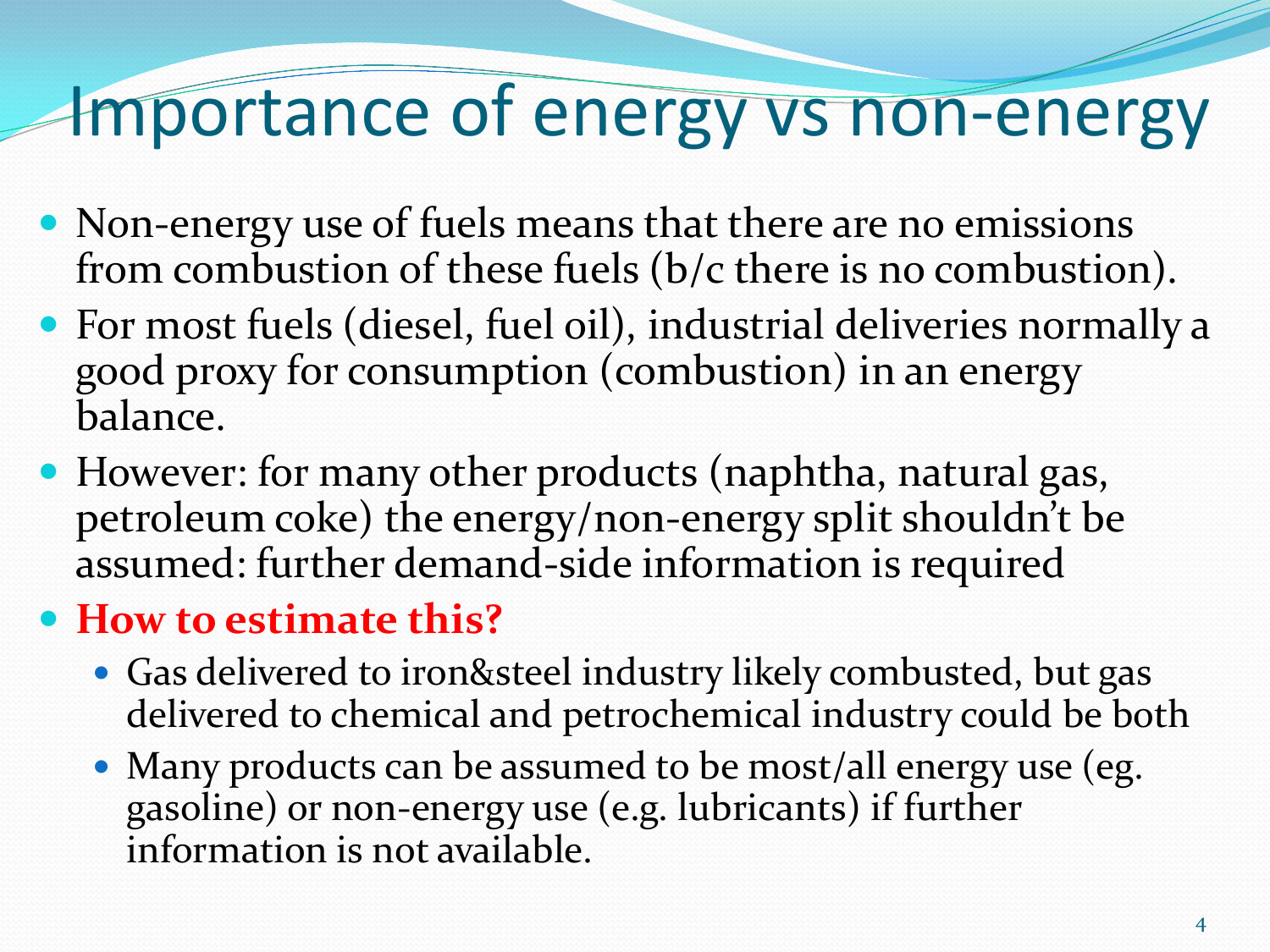# Example: Senegal

#### **Naphtha**

|                  | Naphtha (NP); Metric tons, thousand (WSR)   | 1999 | 2000 | 2001 | 2002 | 2003     | 2004 |
|------------------|---------------------------------------------|------|------|------|------|----------|------|
| NP <sub>01</sub> | Production                                  |      | 17   | 46   | 37   |          | 3    |
| <b>NP013</b>     | From refineries                             |      |      | 46   | 37'  |          |      |
| <b>NPGA</b>      | Total energy supply                         |      | 17   | 46   | 37   | $\Omega$ | 3    |
| <b>NPSD</b>      | <b>Statistical differences</b>              |      |      |      |      |          | 0    |
| <b>NP08</b>      | Transformation                              |      |      | 46   | 37   |          | 3    |
| <b>NP088</b>     | <b>Transformation in electricity plants</b> |      | 17   | 46   | 37   |          |      |

- Despite over 95% of naphtha being consumed for non-energy purposes globally, all of Senegal's use is shown in the UN DB as transformation in electricity plants from 2000 to 2004 (which will affect emission calculations).
- Why?
	- Product misclassification?
	- Use/Consumption misclassification?
	- True?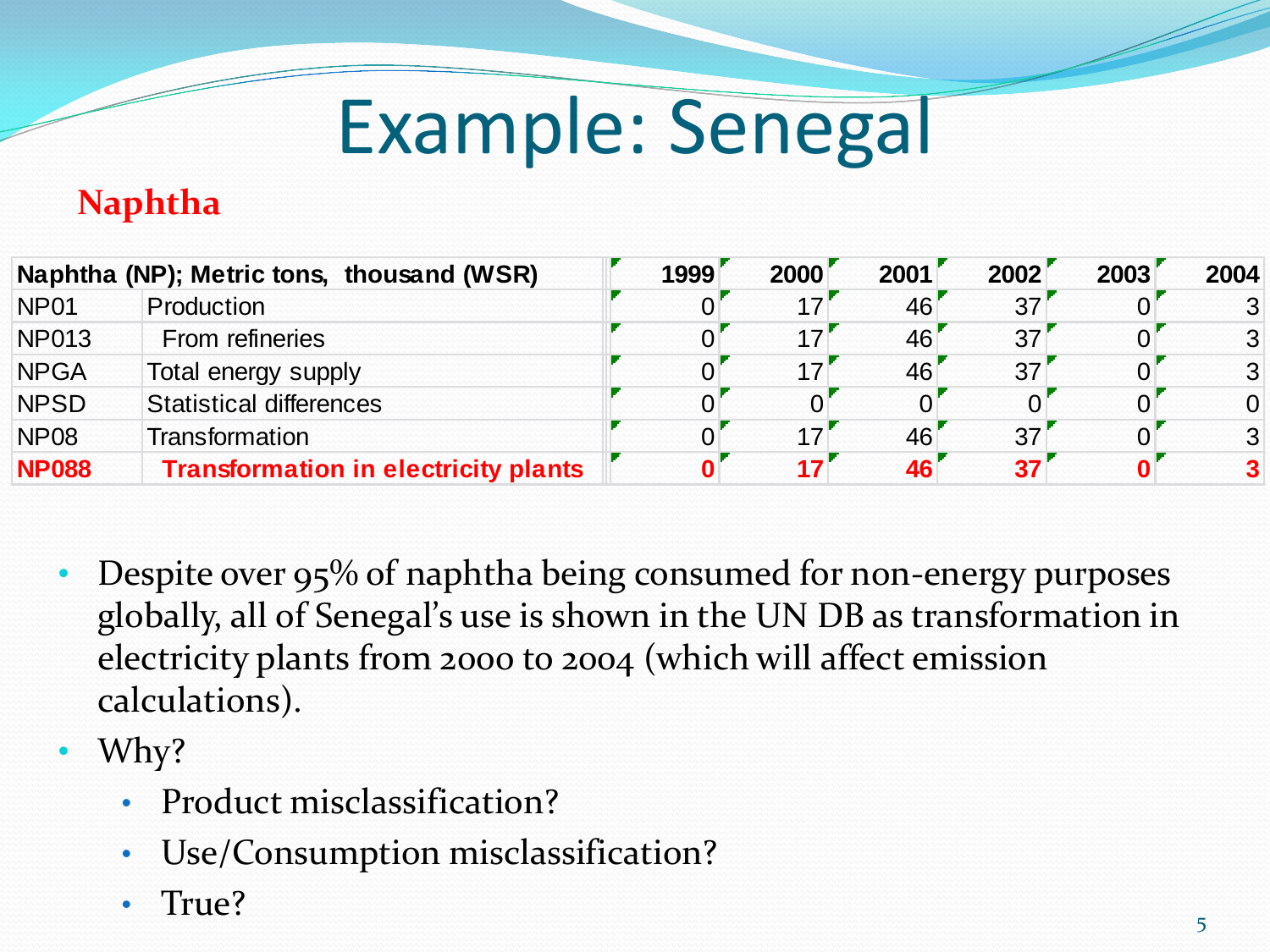## Importance of Domestic /International

• Quantities of fuel used by ships and planes making international voyages are excluded from a country's energy supply under IRES methodology. This then agrees with IPCC emissions inventories

### **How to estimate this**?

- For flights for **most** countries, the **majority** of jet kerosene will be used for international aviation (exceptions: large countries like the USA, Indonesia, Brazil…)
- The split can be estimated by looking at deliveries to different companies or airports, or from airlines' own route information. (Note Russia estimates a 50/50 split…)
- For shipping, analysis of port of call information (i.e. administrative data) can be used to make similar estimates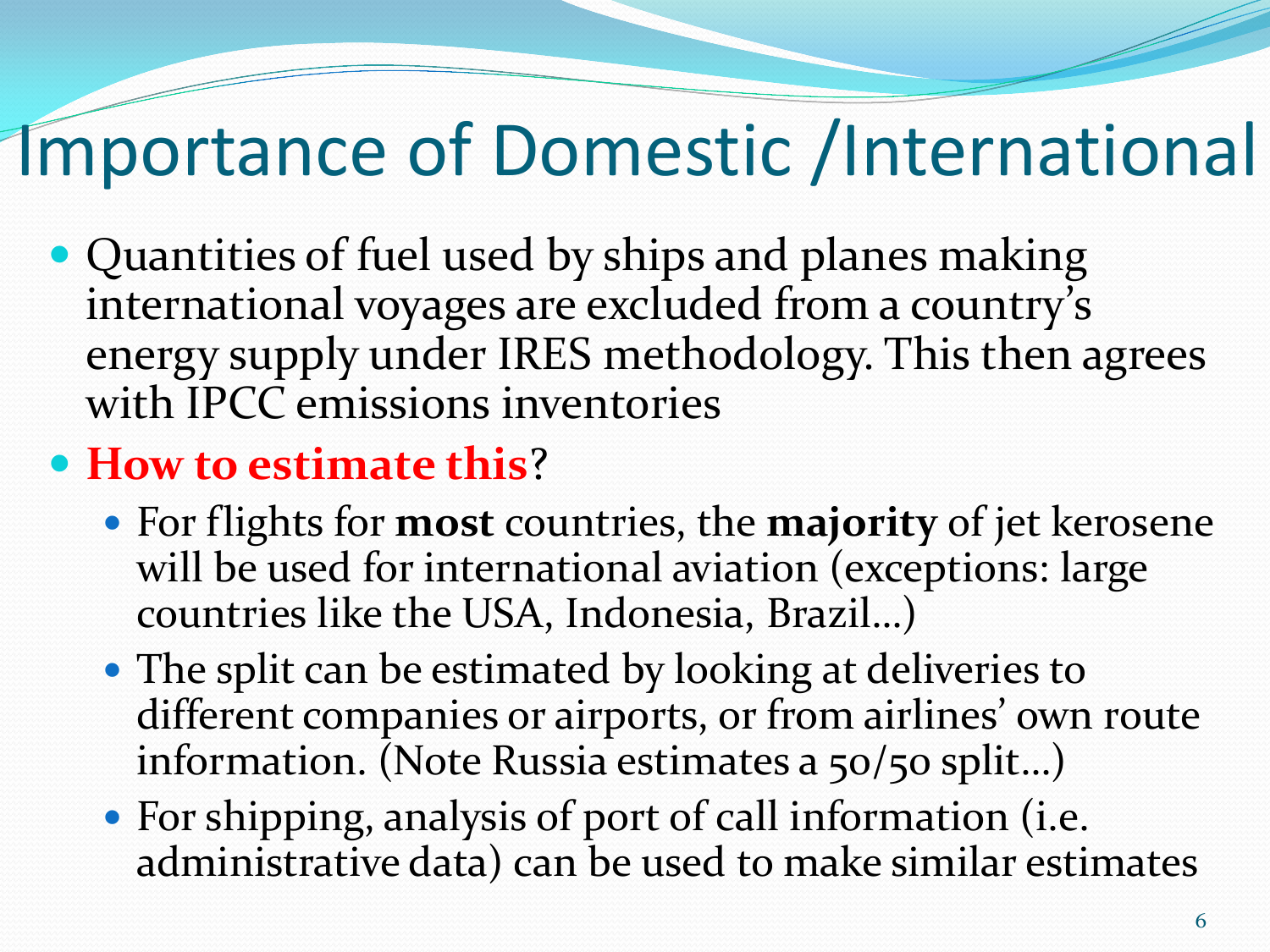# Blended biofuels

- Only the fossil component of blended gasoline or diesel should be included in the emissions from fuel combustion
- So either report these products separately as fossil and non-fossil (IEA), or provide memo items on the proportion of the total product that is of bio origin (UNSD)
- Obs: Customs data based on HS not very helpful to determine the bio component, since biodiesel as defined in HS can contain up to 70% of fossil diesel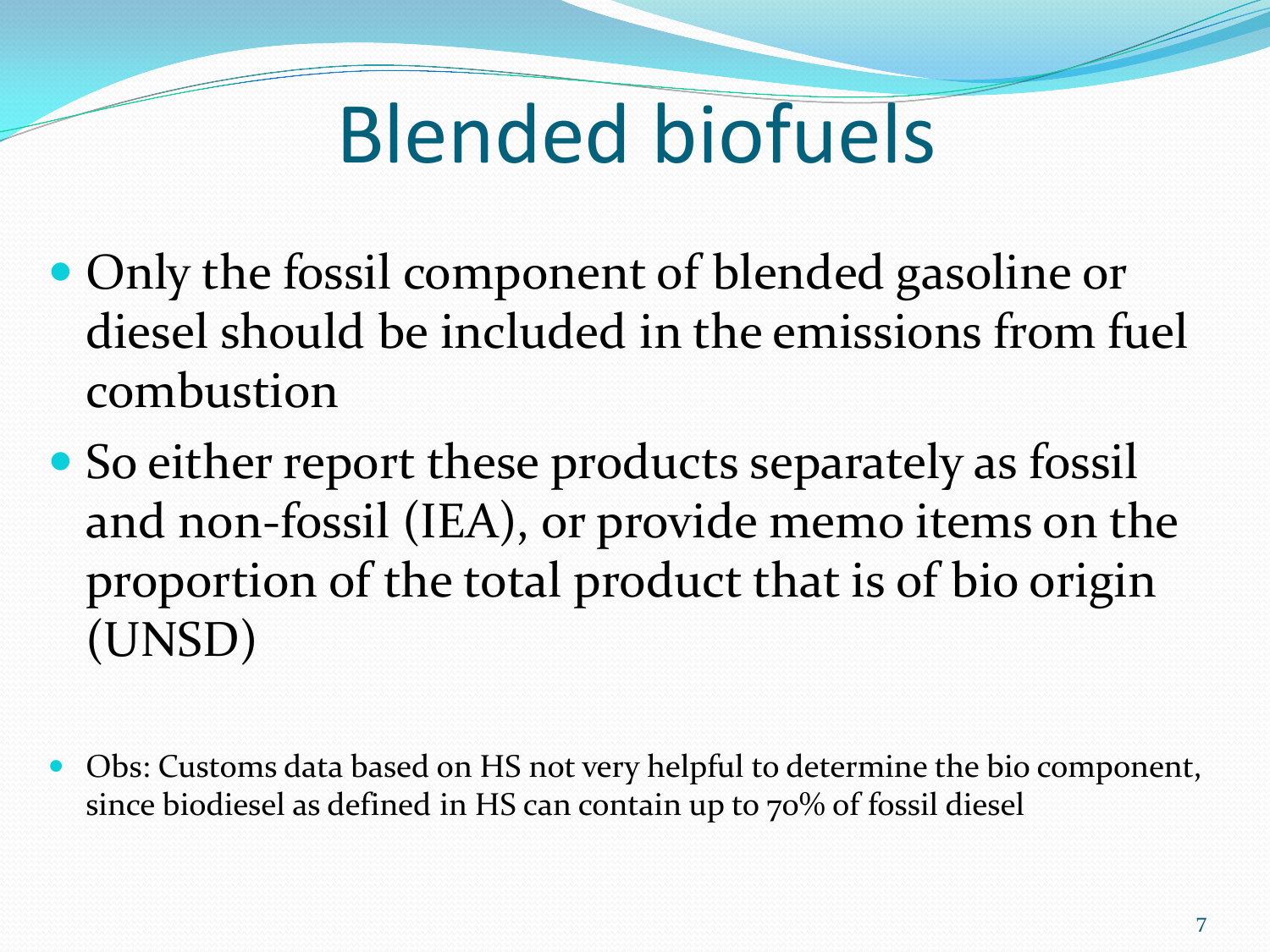### Follow International Classifications!

- Aligning product definitions with SIEC/IRES means no adjustments necessary to calculate emissions based on IPCC guidelines
	- Why? The product definitions in SIEC agree with IPCC products completely!
- Energy Balances calculated according to IRES principles can also be plugged straight into emission calculations
	- Why? Adjustments for bunkers and non-energy use are built into IRES-compliant energy balances, and are in the right unit; energy stats already follow the territory principle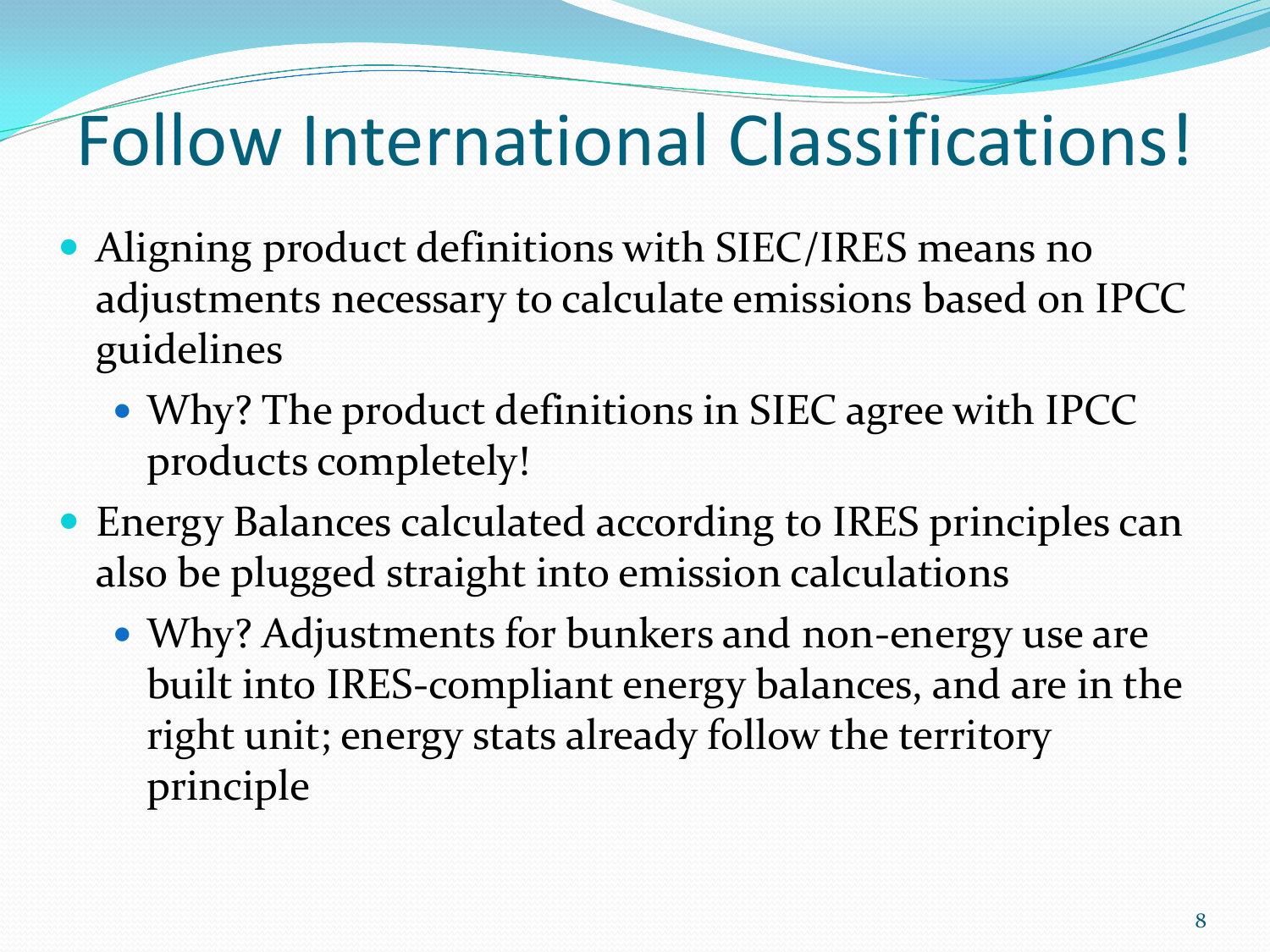## IPCC methodology

## CO<sub>2</sub> Emissions

|                          | sector                                        | Energy                                                                                                             |                                                       |                                                                       |                                                           |                                                         |  |  |  |  |
|--------------------------|-----------------------------------------------|--------------------------------------------------------------------------------------------------------------------|-------------------------------------------------------|-----------------------------------------------------------------------|-----------------------------------------------------------|---------------------------------------------------------|--|--|--|--|
|                          | <b>Fuel combustion activities</b><br>Category |                                                                                                                    |                                                       |                                                                       |                                                           |                                                         |  |  |  |  |
|                          | $1A^{(a)}$<br><b>Category Code</b>            |                                                                                                                    |                                                       |                                                                       |                                                           |                                                         |  |  |  |  |
|                          | <b>Sheet</b>                                  | 1 of 4 (CO <sub>2</sub> , CH <sub>4</sub> and N <sub>2</sub> O from fuel combustion by source categories - Tier 1) |                                                       |                                                                       |                                                           |                                                         |  |  |  |  |
|                          |                                               |                                                                                                                    | <b>Energy consumption</b>                             |                                                                       |                                                           | CO <sub>2</sub>                                         |  |  |  |  |
|                          |                                               | A<br>Consumption<br>(Mass, Volume<br>or Energy unit)                                                               | в<br>Conversion<br>Factor <sup>(b)</sup><br>(TJ/unit) | C<br>Consumption<br>(TJ)                                              | D<br>CO <sub>2</sub> Emission<br>Factor<br>(kg $CO2/TJ$ ) | E<br>CO <sub>2</sub> Emissions<br>(Gg CO <sub>2</sub> ) |  |  |  |  |
|                          |                                               |                                                                                                                    |                                                       | $C = A^*B$                                                            |                                                           | $E = C^*D/10^6$                                         |  |  |  |  |
| <b>Liquid fuels</b>      |                                               |                                                                                                                    |                                                       |                                                                       |                                                           |                                                         |  |  |  |  |
| Crude Oil                |                                               |                                                                                                                    |                                                       |                                                                       |                                                           |                                                         |  |  |  |  |
| Orimulsion               |                                               |                                                                                                                    |                                                       |                                                                       |                                                           |                                                         |  |  |  |  |
| Natural Gas Liquids      |                                               |                                                                                                                    |                                                       |                                                                       |                                                           |                                                         |  |  |  |  |
| <b>Motor Gasoline</b>    |                                               | 10 kt (or Gg) 44.3 TJ/kt                                                                                           |                                                       | 443                                                                   | 73300                                                     | 32.47                                                   |  |  |  |  |
| <b>Aviation Gasoline</b> |                                               |                                                                                                                    |                                                       |                                                                       |                                                           |                                                         |  |  |  |  |
| Jet Gasoline             |                                               |                                                                                                                    |                                                       |                                                                       |                                                           |                                                         |  |  |  |  |
| Jet Kerosene             |                                               |                                                                                                                    |                                                       |                                                                       |                                                           |                                                         |  |  |  |  |
| Other Kerosene           |                                               |                                                                                                                    |                                                       |                                                                       |                                                           |                                                         |  |  |  |  |
|                          | From basic energy stats                       |                                                                                                                    |                                                       | From energy balances<br>(more straightforward to calculate emissions) |                                                           |                                                         |  |  |  |  |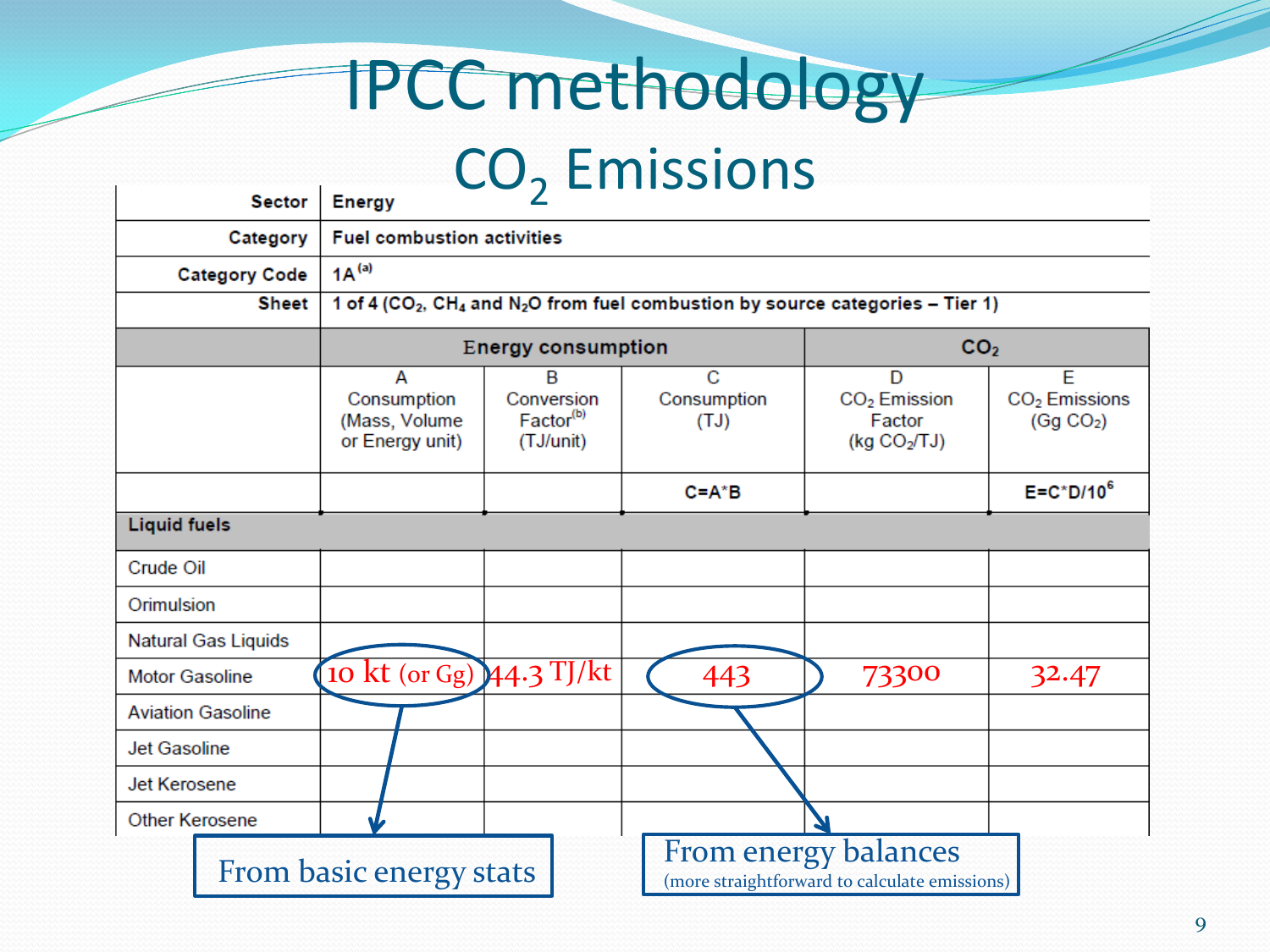